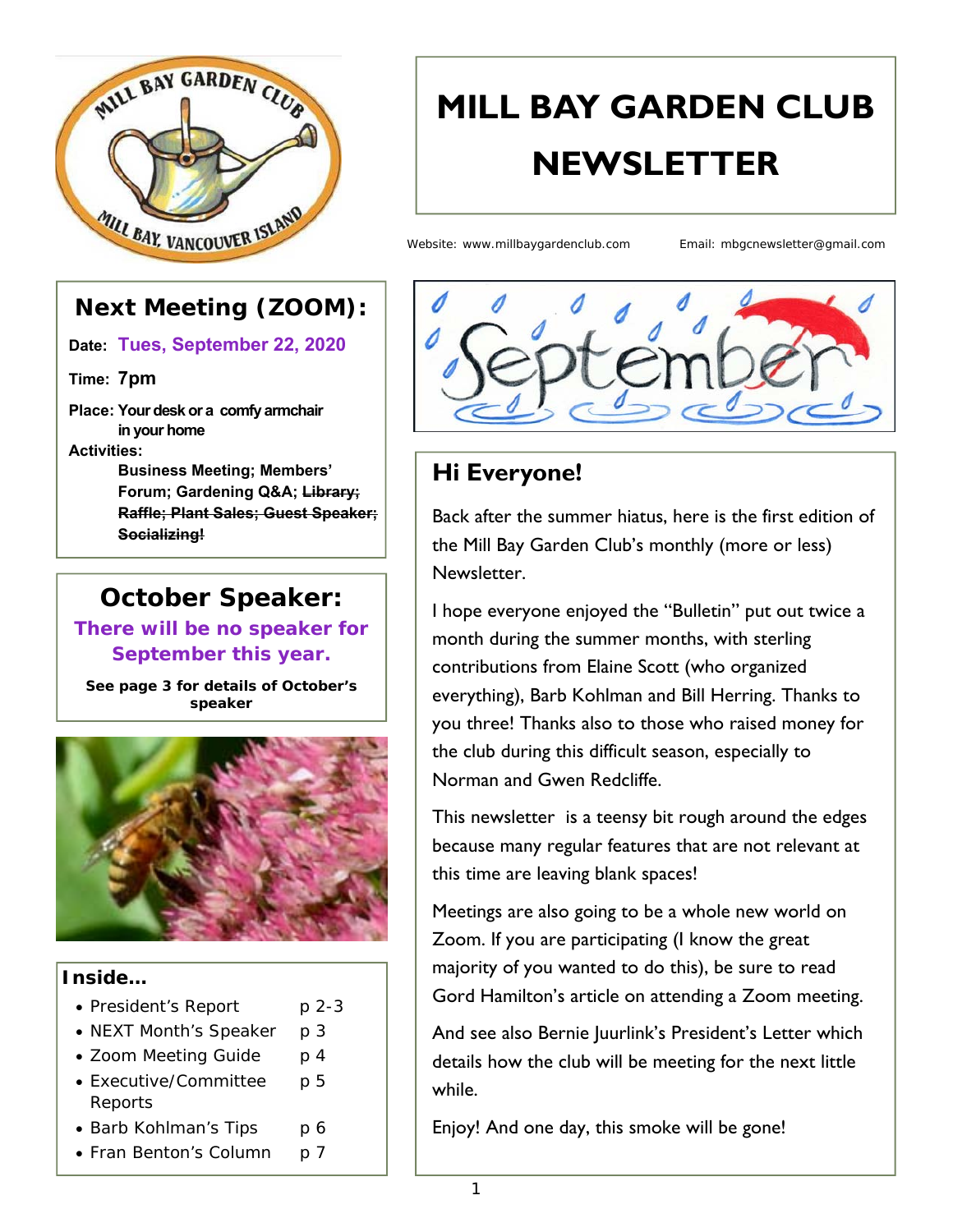### **President's Report**  Bernie Juurlink

Hello Garden Club members, our Executive met on September 2, 2020 to discuss how to maintain a functioning Mill Bay Garden Club. We ended up with a plan to try three approaches.

**1st**, we will maintain the monthly Newsletter and we thank Dave Byrnes for looking after this.

**2nd**, we will have a monthly Zoom meeting. The vast majority of Club members that responded to the survey wished to have monthly Zoom meetings. Instructions on how to use Zoom will be provided by Gord Hamilton.

**3rd**, we will have a monthly in‐person event at the Community Hall where entry will be restricted to 25 people at any given time. Masks will be required and hand sanitation stations will be present. At this in‐person event memberships can be renewed, library books borrowed, and plants and possibly raffle tickets can be purchased. Note that not all the membership can attend this in‐person event in the Hall since the Kerry Park Recreation Centre rules are such that no more than a total of 50 people altogether can use the Hall for any given event. If more than 50 people want to take advantage of the in‐person event then perhaps we can make some arrangement for having part of the event outdoors. This in‐person membership event will run from 5:00 p.m. to 6:00 p.m. and will be followed by the monthly Executive meeting in the Hall.

**First Zoom Meeting:** The first Zoom meeting will be on September 22, 2020 and will be a trial run. Gord Hamilton will be the official Zoom Host. We will conduct a bit of Club business and have a question and answer period. Please submit any gardening-related questions you would like addressed by expert gardener members in the Club. Such questions can be sent to me at: bjuurlink@gmail.com and I will collate and forward to Gill Keir, who will moderate the questions, and to our expert gardeners. There is a Chat function in Zoom whereby additional questions can be posed during the meeting.

**Remaining Zoom Meetings:** From October onwards, the Zoom meetings will be held on the second Tuesday of the month. So, for October it will be on the  $13<sup>th</sup>$  with the Zoom meeting starting at 7:00 p.m. The meeting will start with our speaker followed by the business part of the meeting. During this Zoom meeting questions can be posed via the Chat function. These questions will be collected by Gill Keir and then relayed to the speaker at the end of the Talk. Our speaker for October is Arzeena Hamir. Information about Ms Hamir is given by Gill Keir in this Newsletter.

**In‐Person Sessions:** The fourth Tuesday of the month will then be the in‐person event at the Mill Bay Community League Hall. From 5:00 p.m. till 6:00 p.m. memberships can be renewed, books borrowed (and returned) to the Library, plants and Llama poop purchased and there may be a raffle. The Executive will then meet from 6:00 p.m. till 7:00 p.m. This first in‐person event will be on October 27, 2020.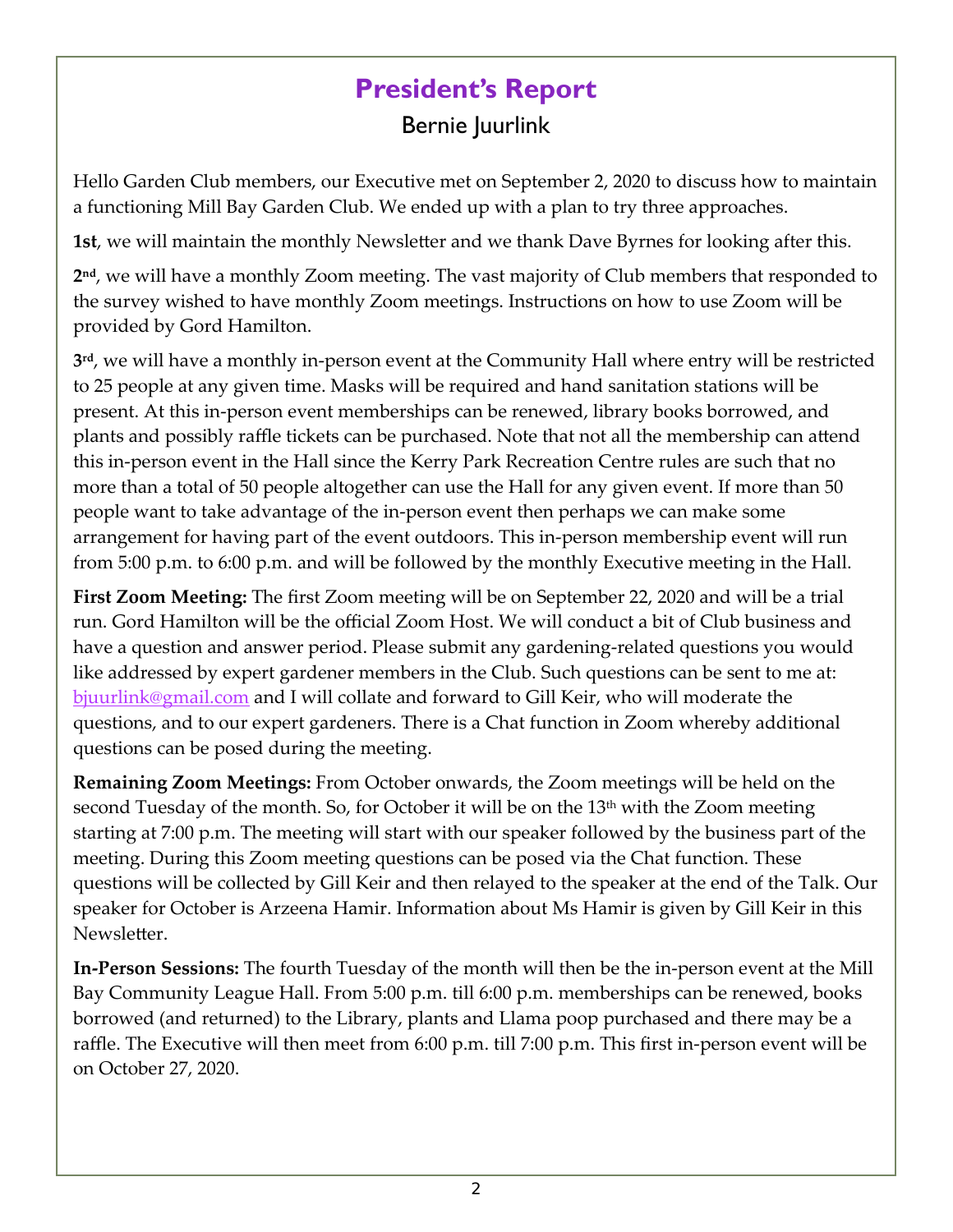### **President's Report (Continued)**

**Use of the Hall During Covid‐19:** Note the Kerry Park Recreation Centre has set up an elaborate procedure to ensure safe use of the Community Hall. Firstly, the Club must create a Safety Plan that includes a First Aid Attendant. The Club must also keep a record of who enters the Hall and have their contact telephone number. There can be no more than 50 people using the Hall during any event and at any one time there can be no more than 25 people in the Hall. People who are not family must be two metres apart. Hands must be washed before entering and after leaving the Hall and at other times such as when the hands are visibly dirty or before and after use of the bathroom. The preference of Kerry Park is soap and water but this may be tricky so Hand Sanitizer Stations will be in place. We would like people to wear a mask.

We must screen for potential illness through a series of questions for all who enter. No one who has travelled outside of Canada within the past two weeks can enter. We may make this more rigid by not allowing people in the Hall who have been off-island within the past two weeks since the mainland of BC has *forty* times the incidence of Covid‐19 compared to the Island. If you have a fever, cough or frequently sneeze you will not be allowed in. If you have had flu‐like symptoms or diarrhea in the past few days you will not be allowed in.

**Safety Addendum Document: Before anyone can enter the Hall, the Safety Addendum Document must be reviewed by that individual and we will ask if the document has been read. This Safety Addendum Document appears at the end of this Newsletter.** 

**Other Issues:** We are looking into setting up an online membership renewal process with eTransfer payment option.

Finally, if anyone has suggestions of what else the Club can do, please forward such to me. The Annual Christmas Dinner will not be held. If anyone has an idea of what the replace the dinner with, please let me know as well.

**Condolences:** On behalf of the Club, the Executive has extended condolences to Dave Byrnes on the passing of his wife, Anna Milton.

# **October's Speaker (Tuesday, October 13):**

#### **Arzeena Hamir, via Zoom, on**

#### **Natural Pest Control: Use Common Kitchen Products to Control Garden Pests**

Bio: Arzeena earned her Bachelor's degree in Crop Science from the University of Guelph and a Master's in Sustainable Agriculture from the University of London, England. She worked as a CUSO volunteer in Thailand and as a researcher in Jamaica, India, and Bangladesh. She was the staff Agrologist for West Coast Seeds from 1997‐1999 and served as the Coordinator of the Richmond Food Security Society from 2008‐2012, and in 2010 helped launch the Richmond Farm School. She and her husband moved their family to the Comox Valley in 2012 and run Amara Farm, a 25-acre certified organic farm in Courtenay, BC. In 2018, Arzeena was elected to the Board of the Comox Valley Regional District where she serves as both Vice Chair and Director, Area B.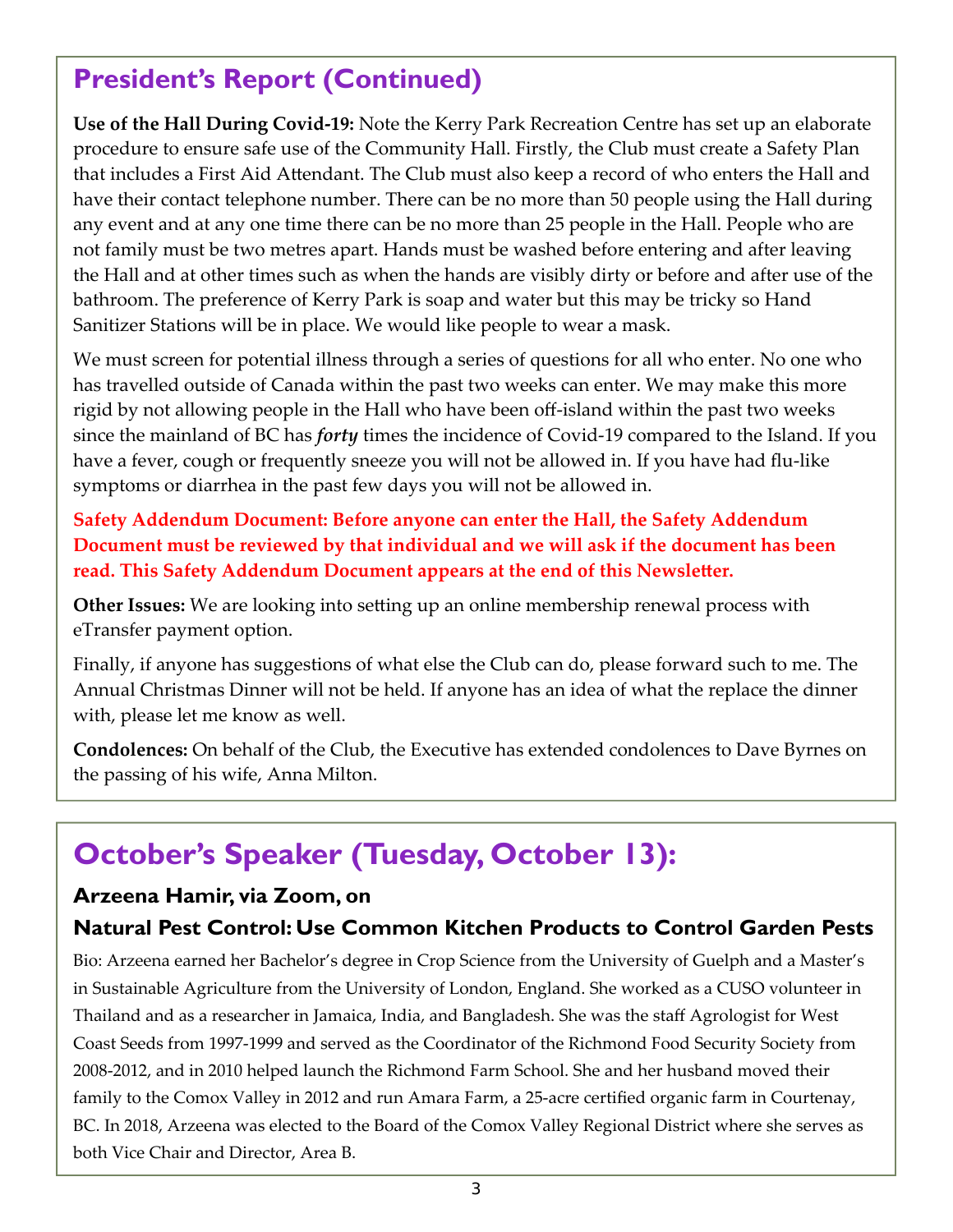### **How to ZOOM by Gord Hamilton**

The next meeting will be a virtual meeting via Zoom. The executive decided that our first meeting of the year should be a test case for holding a Zoom meeting before we start inviting presenters to subsequent ones. That way it might look like we know what we are doing. Zoom meetings have one or more hosts who schedule and control the meeting and, in our case, up to 100 allowed participants. Since I have hosted one executive meeting, this vast experience means that I get to try hosting a larger one. While I will be the host, the meeting will still be run by our president, Bernie.

For those not familiar with Zoom here are a few things to know.

You will receive an invitation via email a few days before the meeting. There will be a link that you can click on that will take you to the Zoom app. You do not need a Zoom account to participate in meetings. All you need is the meeting ID number 837 6814 2714.

In the email invitation, click on the link https://us02web.zoom.us/ j/83768142714 to go to the Zoom website and join the meeting. If you have never used Zoom before it will automatically download a small program that needs to be installed on your machine. Once it is downloaded, run the program to install it. When it has finished installing, Zoom will automatically take you to the meeting and place you in the Waiting Room. I will then let you in to the meeting.

At some point there will be a window with your participant name. Please ensure that you fill in both the first and last name as this will be your displayed name. When prompted, be sure to join the meeting by clicking "Join with Computer Audio". That way, you will hear the participants even if your own device does not have a microphone. If your device has a camera and you wish to join the meeting with video, click the camera icon located in the lower left side of the screen.

If you want further information about joining a Zoom meeting please copy and paste the following link into your browser: **https:// support.zoom.us/hc/en‐us/articles/201362193** 

Should you lose the email invitation you can join the meeting simply by going to zoom.us/join and entering the meeting number mentioned above. Hopefully weʹll see most of you on the 22nd.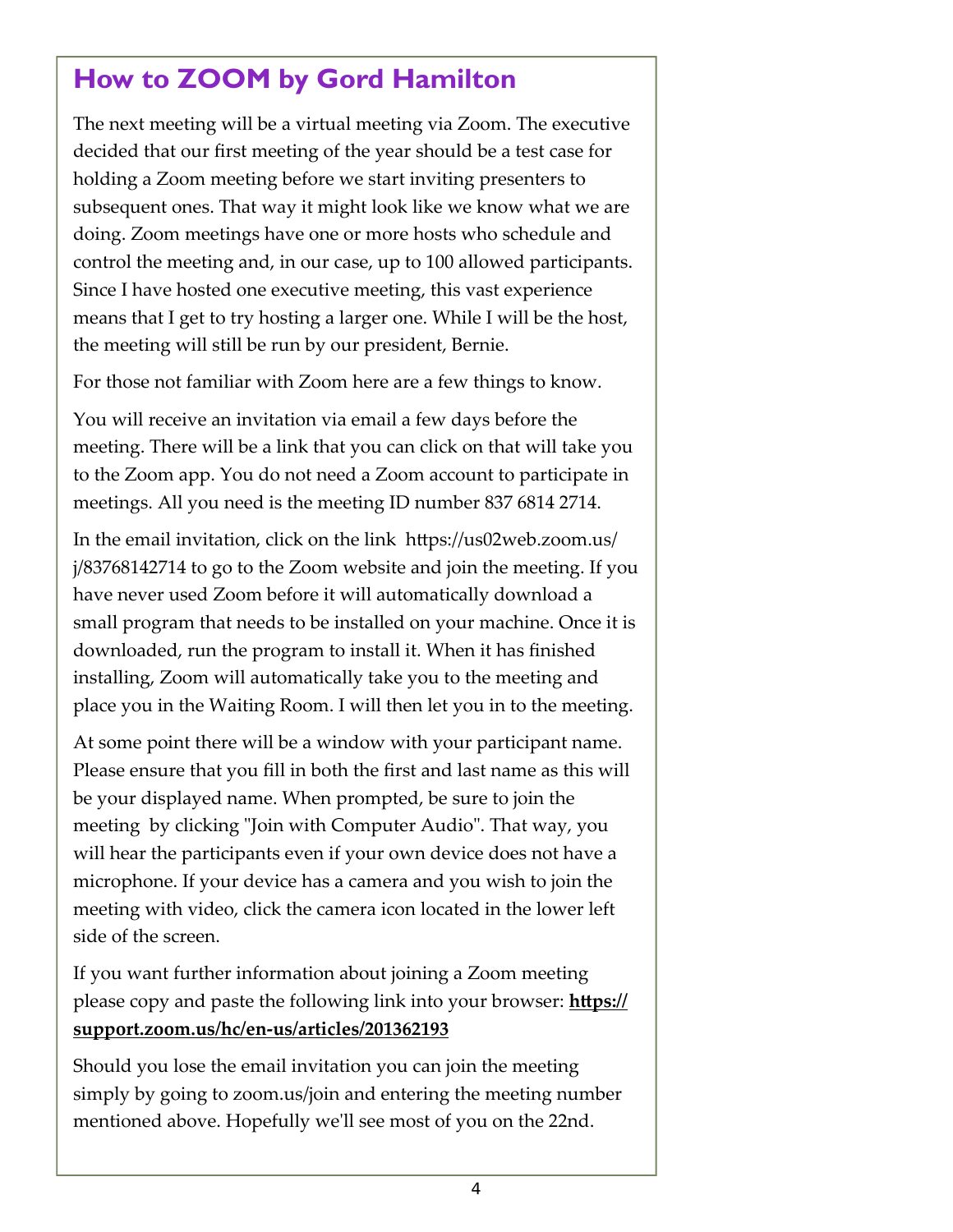#### **Committee Reports**

#### **Notes from the Library**

With enormous anticipation it seems that we will be able to visit the MBGC library once again. The 4th Tuesday of October is your opportunity to return books that have been collecting dust. Please start searching for them now! Members will also be able to borrow books and even buy books that were slated to be sold at the 2020 Flower and Garden show. Books for sale will be by donation and the proceeds will go into the club for much needed revenue (and more books!)

The hottest topic in our library has always been pruning so I have purchased another Pruning book to keep members from fighting over them! If anyone would like to request any other book on any gardening topic please let me know. Just send me an email.

*Your friendly librarian, Janice Rose* 

#### **Plant Sales**

Almost time to replenish our gardens in prep for the next gardening adventure.

Again we will make alpaca gold available on request. We should have some available at our in person meeting in October or call or email me & we can organize drop off or pick up before then.

We hope to have plants or perennials, harvest items etc. that members are eager to donate. We hope to have the plants & alpaca gold outdoors (maybe out of my trunk) . In order to help control people numbers it would be helpful to know how many donations to expect . Please contact Monika Morgan at 250 743‐1915 or email me at davidmorgan80@shaw.ca

Hope to see many of you (a few at a time) soon

*Your plant sales team, Monika Morgan & Sharon Martin* 

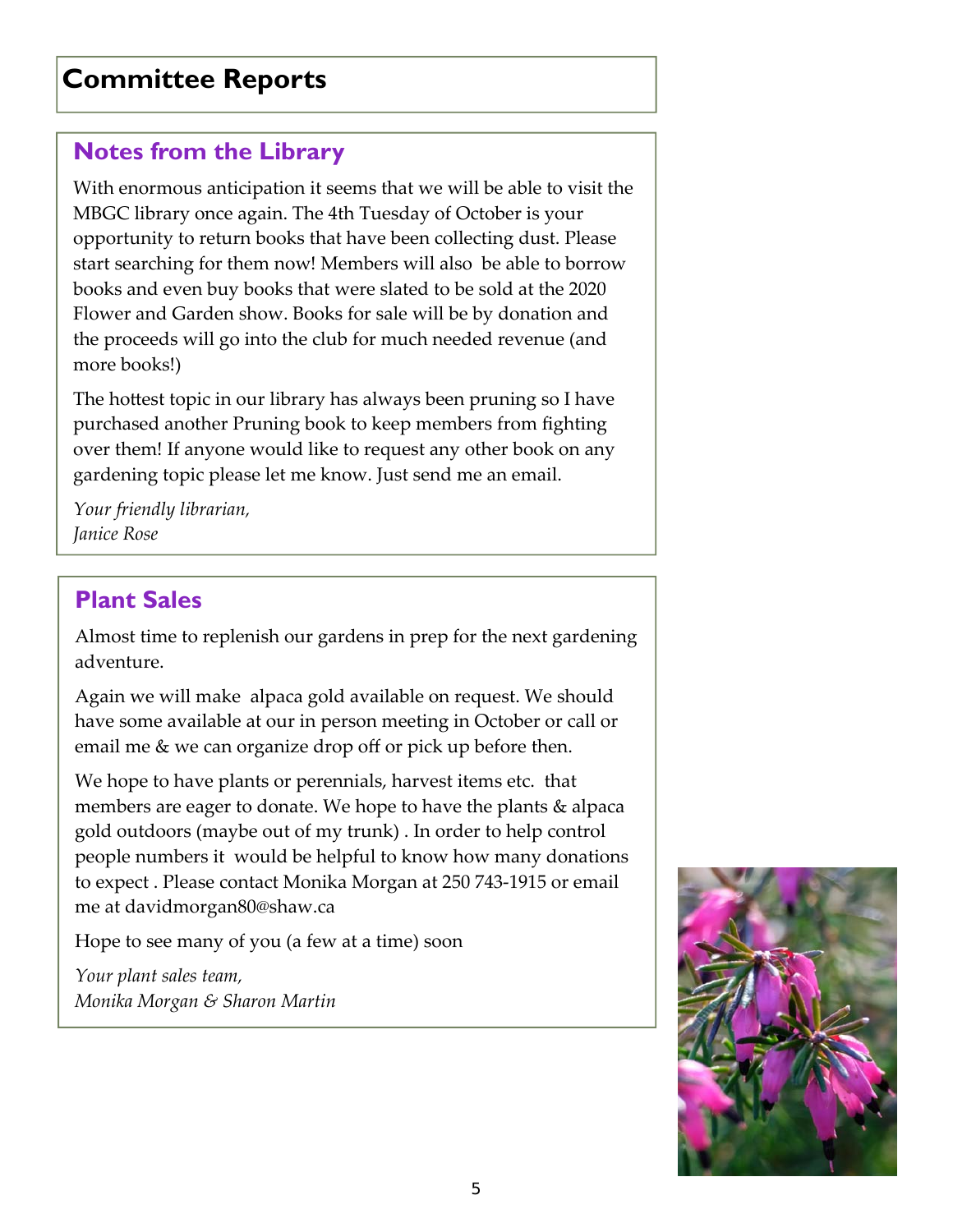#### **Gardening Tips for September-October 2020 by Barb Kohlman**

- October is still a good time to plant trees and shrubs.
- If you have empty garden spots, cover with leaves, manure, or compost. Or, plant winter cover crops such as rye grass or clover. All will enrich the soil and keep weeds away.
- If you wish to convert yard space to garden beds, use newspaper or cardboard covered by mulch; by spring, all weeds will have died. (hopefully)
- Dig up and repot herb plants to bring them inside for the winter; keep them in a sunny place.



- Trim or stake your bushy perennial plants to avoid any wind damage.
- Apply a layer of mulch around your roses, azaleas, rhododendrons, and berry plants for winter protection. (only if there is good drainage – otherwise you may "drown" their roots over the winter)
- Protect grafted roses. Before the ground freezes, mound soil about 12 inches in and around canes, making sure graft is completely covered. (again only with good drainage) (I have seen this done at Providence Farm and wondered how they could possibly survive the winter wet!!!)
- Clean up your annual flower beds. Remove any diseased plants to help prevent any insects from overwintering in your garden. Hardy or "own-root" roses don't need special protection.
- Clean up your lawn of any leaves and fallen fruit and vegetables to discourage pests and diseases from your lawn and gardens.
- Save seeds from your favorite vegetable, fruit, and flower plants. Dry the seeds and store them in airtight containers in a cool and dry place over the winter.
- Dig and divide rhubarb every 4 years.
- Reduce the water supply for houseplants to help harden them off for winter.
- Dig out geraniums if you are overwintering.
- Cover compost piles with black plastic to keep rain from making them too soggy.
- Keep watering your evergreens; this helps them to keep from drying out during the winter.
- Shut off your water and drain systems. Put away your hose and equipment.

These tips are from https://www.almanac.com/gardening/tips/BC/Duncan/10 with side comments from my experience.

*Cheers Barb Kohlman* 

## **"Sunshine Mary"**

**Our esteemed Life Member Mary Gale,** has for very many years, been sending cards and kind words to those members who are experiencing illness or loss. She does this on behalf of the Mill Bay Garden Club, bringing a spot of sunshine into what is often a stressful time for a club member.

If you know of someone in the club who is sick, in hospital, or has lost a loved one, please let Mary know and she will send a card on our behalf.

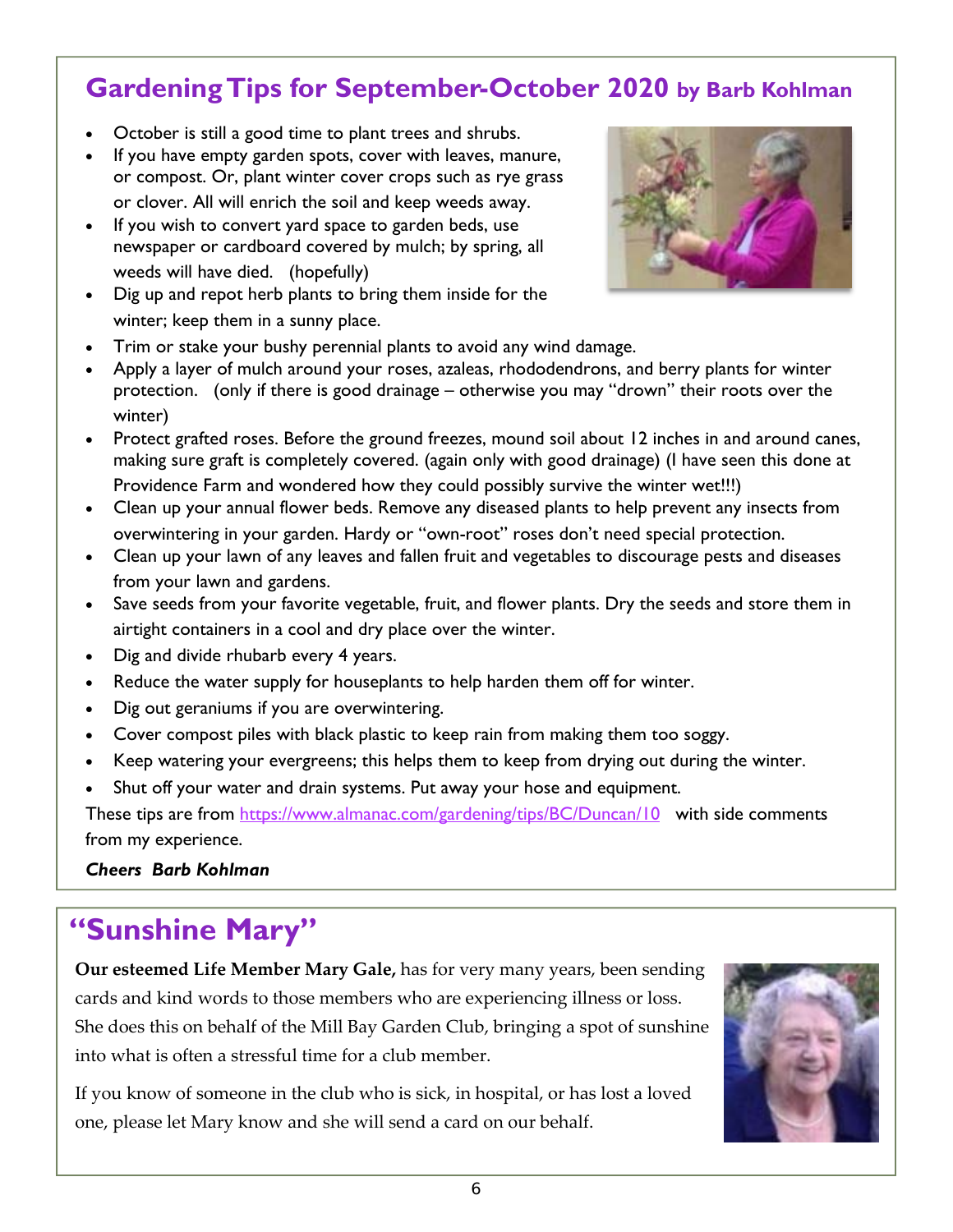#### **Last Bits of the Summer Garden by Fran Benton**

Ah the last bits of summer make the garden a sweet place to be. I hope everyone has enjoyed their space as much as we have enjoyed ours this year. There are always a few jobs to do in preparation for a really fine garden next year. I like the slacker jobs that mean I can sit in the garden with pastry and coffee and make cunning plans. The first thing I write is my list of what I will grow next year. This year I grew Canna lilies and I certainly will grow them again. In fact they are so easy I might grow more. I put some of them in pots and those were the most successful. They have such nice tropical leaves like bananas but none of the hassle or fuss of bananas. I discovered they like to have their roots crowded in a pot. They also really like tons of sun. My friend Iris brings her canna inside and lets it grow as a houseplant.

One thing that is going on my 'do this again' list is growing a squash or pumpkin in the flowerbeds. It gives you something to smile about when all the lovely flowers are dying back. And you get something to eat!





One plant that really performed for me this

year is Salvia microphylla "hot lips" (left). The hummingbirds used this plant all summer long. I am taking a ton of cuttings that I hope to share with everyone next year. Another success from the garden is the Castor Bean, Ricinus communis (below). My plant is the red variety and it has been a great hit with garden visitors. Be careful with young visitors or nosy pets as this plant is the source of the deadly poison Ricin. One funny thing I grew this year was 'Freedom Dream' a type of marijuana. Well that was a

disappointment! From the permitted number of seeds I grew 3 males and one female. I didn't

know the males produce huge amounts of pollen. I grew them in the spring in the greenhouse and discovered that the pollen gave me huge bouts of sneezing and coughing. All four plants were banished to the patio where they continued to blast out clouds of pollen. As my drugs of choice are coffee and quality pastry I consigned the dismal results of my 'four plant grow op' to the compost heap. Maybe the pillbugs got a bit of a buzz! The last bit of garden excitement was the second flower of my cactus Echinopsis Elegant Lady. I have some babies of this



plant and if you are interested you can email me and I'll arrange a prickling. Or maybe a spiny embrace? Fran.Benton@VIU.Ca

Happy gardening!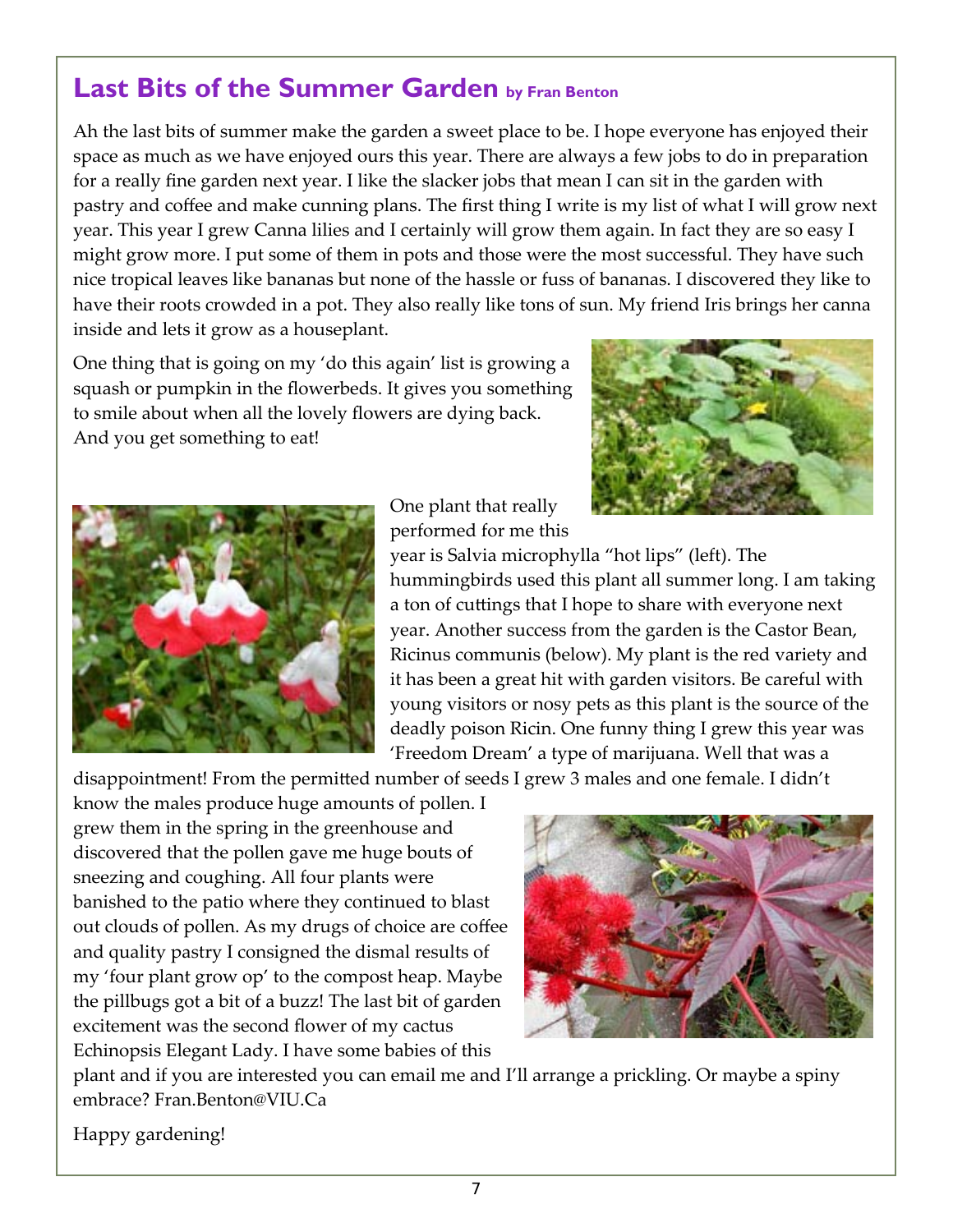### **COVID-19 Addendum to Facility Use Agreement/License**

#### **PLEASE READ CAREFULLY!**

Dr. Bonnie Henry stated on May 16, 2020 that "COVID-19 is new for all of us". We at the Cowichan Valley Regional District responded to the direction from our public health officials to first close our facilities and cease offering services, and we are now responding to the direction to reopen our facilities and offer services to our community cautiously, with the safety of our staff and community being our priority. This includes permitting user groups access to our facilities, but solely on the basis that COVID-19 precautions will be adhered to by any and all user groups and individual participants.

COVID-19 remains a worldwide pandemic and a threat to our local health and safety. We know the following (this list is not intended to be exhaustive):

- 1. The infectious agent, SARS-CoV-2, has caused cases and outbreaks of a serious communicable disease known as COVID-19 among the population of the Province of **British Columbia:**
- 2. Our public health officials have determined this constitutes a regional event, as defined in section 51 of the Public Health Act;
- 3. A person infected with SARS-CoV-2 can infect other people with whom the infected person is in contact; and
- 4. The gathering of people in close contact with one another can promote the transmission of SARS-CoV-2 and increase the number of people who develop COVID-19.

We cannot be certain that a person (of any age) will not contract SARS-CoV-2 at one of our facilities and/or while participating in one of our programs, but we have taken the steps required to develop our COVID-19 Safety Plans, which are available for your review on our website (Kerry Park Recreation Centre, Shawnigan Lake Community Centre, Mill Bay Community League Hall). We have implemented our COVID-19 Safety Plan, but the risk remains that a COVID-19 outbreak could occur despite our efforts.

As the representative of a user group, you are required to read and confirm that you understand the COVID-19 Safety Plan. You are required to circulate this Addendum to the participants in the activity for which you are utilizing our facilities. You are required to take steps to ensure that participants act in accordance with the COVID-19 Safety Plan. Failure to adhere to the same could result in your user group's license being revoked without refund of any fees and/or any particular person being banned from access to our facilities.

It is vital that no person who feels sick in any way visit any of our facilities and/or utilize any of our services. It is also vital that no person brings a child who feels unwell or is showing any symptoms of illness to any of our facilities and/or programs.